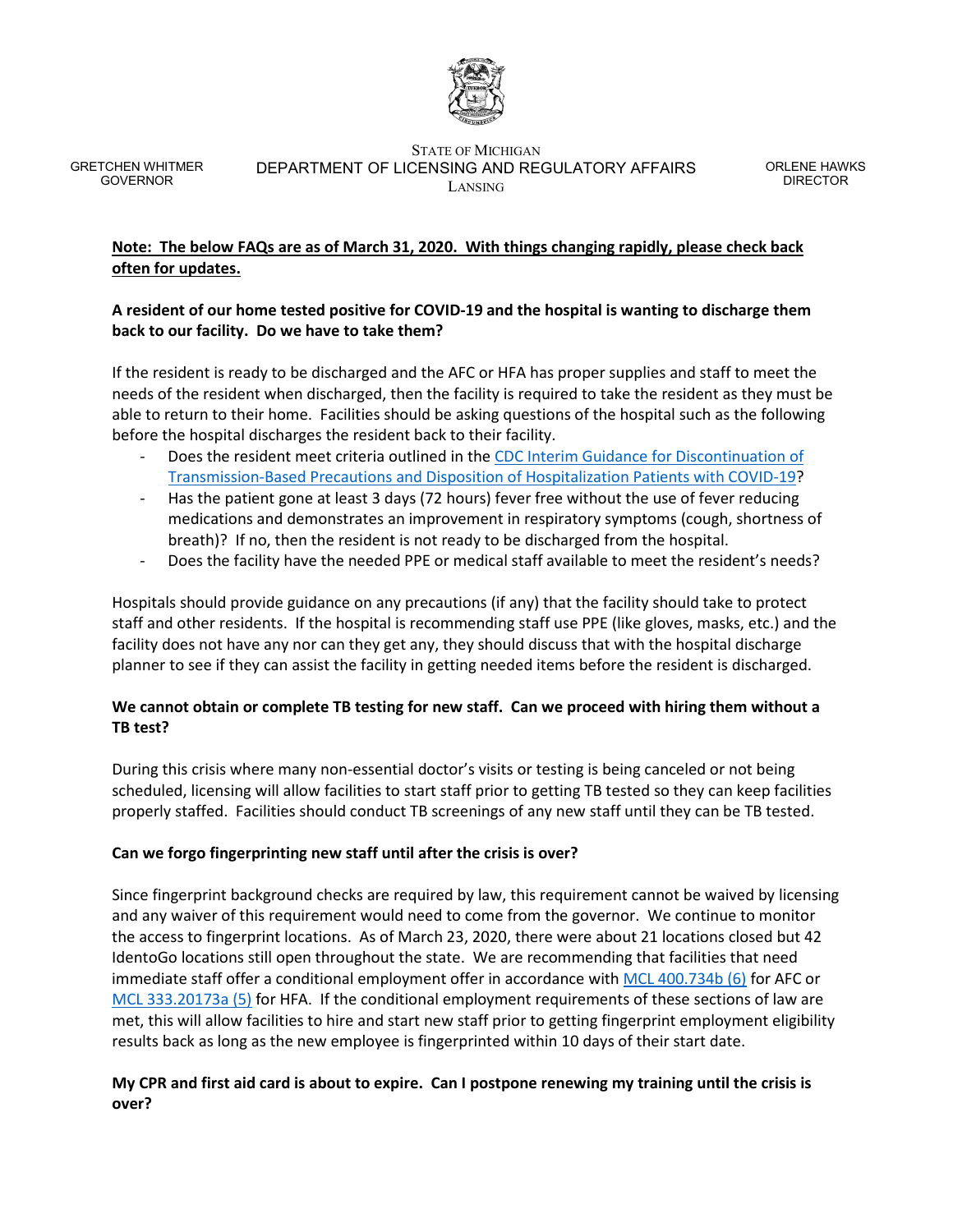

#### STATE OF MICHIGAN DEPARTMENT OF LICENSING AND REGULATORY AFFAIRS LANSING

ORLENE HAWKS DIRECTOR

The American Heart Association has issued a letter requesting that regulating bodies (such as licensing) consider honoring a 60-day extension to their current card expiration date which could be extended longer based on the evolving COVID-19 threat. AFC licensing is willing to accept this 60-day extension for all CPR and first aid update/refresher trainings.

NOTE: Executive Order 2020-30 states the following: "For individuals who hold professional certifications in basic life support, advanced cardiac life support, or first aid, such certifications shall continue to remain in effect while the emergency declaration is in effect, even if they are otherwise due to expire during the emergency."

[https://www.michigan.gov/whitmer/0,9309,7-387-90499\\_90705-523481--,00.html](https://www.michigan.gov/whitmer/0,9309,7-387-90499_90705-523481--,00.html)

### **What about CPR and First Aid Training for new staff?**

For new employees who need initial training, we will temporarily accept online trainings until the crisis is over. Once over, we will expect new staff to complete in-person training as needed. Facilities are responsible to ensure new staff are competent in required trainings before being scheduled alone in a facility.

### **Do I need to get references, verification of education, etc. before hiring a new staff person?**

Facilities need to balance the immediate need for staff with the safety of the residents. While licensing will be lenient on timeframes this information is gathered during the crisis, it is recommended that facilities do not allow a new staff person to work alone at the facility while gathering required paperwork for new hires.

### **We have concerns about residents not being able to follow social distancing protocols? Do we need to continue to practice fire drills?**

If it is believed that residents are not able to practice social distancing during a fire drill or if there are other infection control concerns, the facility can postpone full fire drills. It is recommended if full fire drills are postponed, that the facility still run a drill with staff only if possible. Licensing and the Bureau of Fire Services will be understanding when reviewing fire drills due during the crisis.

### **Are AFC licensing consultants and HFA licensing staff considered essential staff?**

Yes. While licensing has scaled back its non-essential visits to facilities, licensing is still responsible for ensuring that vulnerable adults remain safe. Licensing will continue to conduct complaint investigations of a serious nature and will go onsite as necessary. Facilities will need to allow licensing staff into the building.

### **Will the Bureau of Fire Services continue all inspections during the crisis?**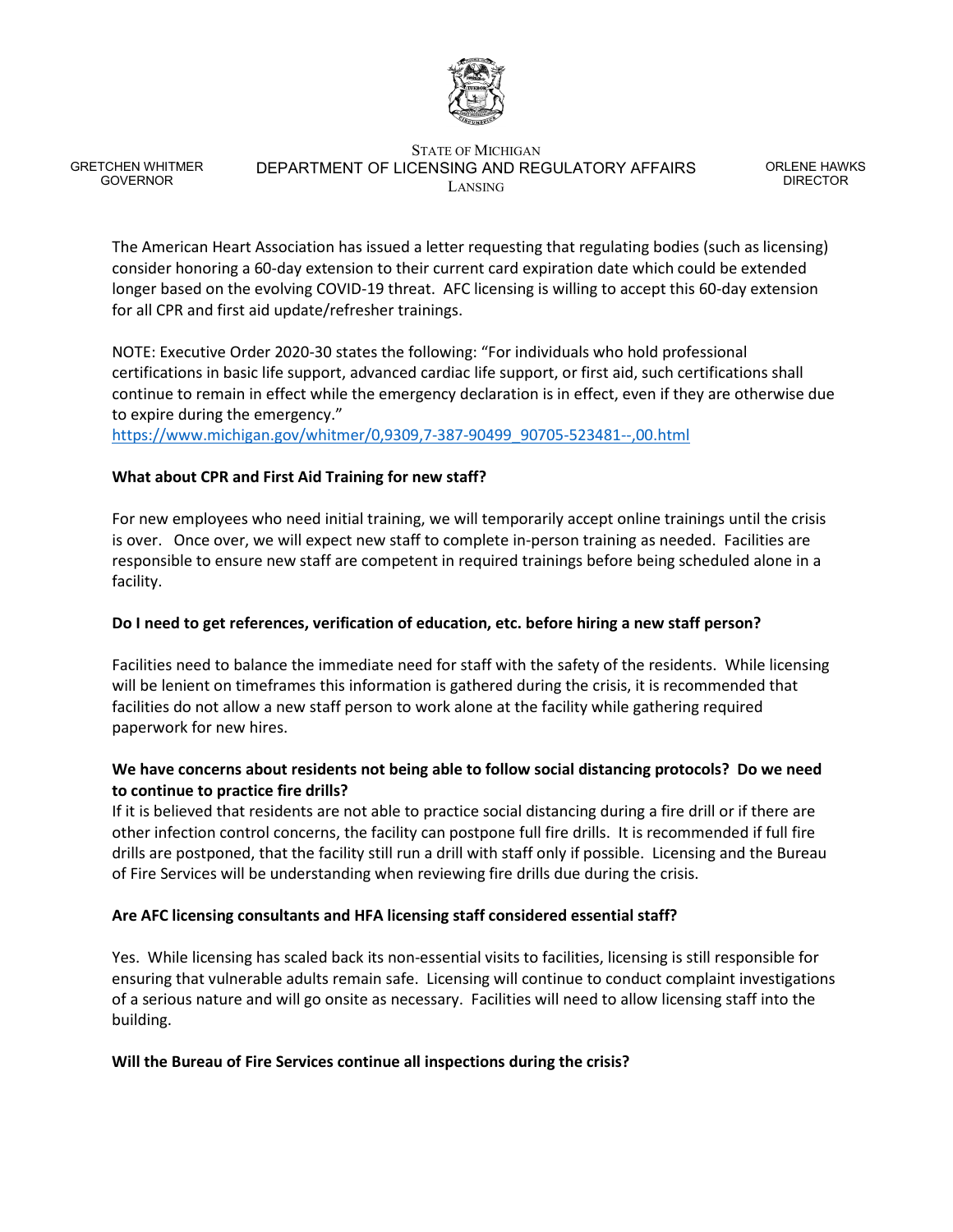

#### STATE OF MICHIGAN DEPARTMENT OF LICENSING AND REGULATORY AFFAIRS LANSING

ORLENE HAWKS DIRECTOR

The Bureau of Fire Services has postponed all non-essential inspections for AFCs and HFAs such as inspections for renewals. They will still conduct investigations of allegations of serious nature. They also understand vendor testing of sprinklers and alarms may be delayed during this time. Any alarms on the fire panel or any other system issues should be addressed as soon as possible.

# **Are direct care workers considered essential staff and do they need a letter designating them as such to travel to work?**

All AFC and HFA staff are considered essential workers as they are caring for vulnerable adults. They can travel to work without a letter. While it is not believed that law enforcement are stopping people that are outside their house, if you are stopped, you should explain that you are going to work at a facility that cares for vulnerable adults and you should be allowed to proceed.

### **Can we continue to admit new residents?**

To date, the state has not banned new admissions. The facility should do their own risk assessment and conduct a screening assessment of any potential new resident prior to admitting new residents to their facility.

# **We are not able to schedule pre-employment physicals due to the crisis. Can we start new staff without a physical?**

We understand many doctors are canceling any non-essential doctor visits. We will allow facilities to conduct their own assessment of a new employee with the expectation that the new employee get a physical as soon as they are able.

# **Can we use virtual/tele-medicine to complete a physical for direct care staff since many doctor's offices are closing or postponing non-essential visits?**

We will allow a virtual physical in the interim to expedite and make sure direct staff are available but the expectation would be that the staff get an in-person physical once their doctor's office will start seeing them in person again.

# **I no longer can visit my loved one in their AFC or HFA home as required by the emergency order. Can I communicate with them during the visiting ban?**

Yes. The facility must allow you to communicate by phone, email or video (FaceTime, Skype, etc.) The facility should be able to accommodate conversations if the resident does not have their own phone or computer.

# **Do facilities have to allow any family and friends to visit if their loved one is on hospice?**